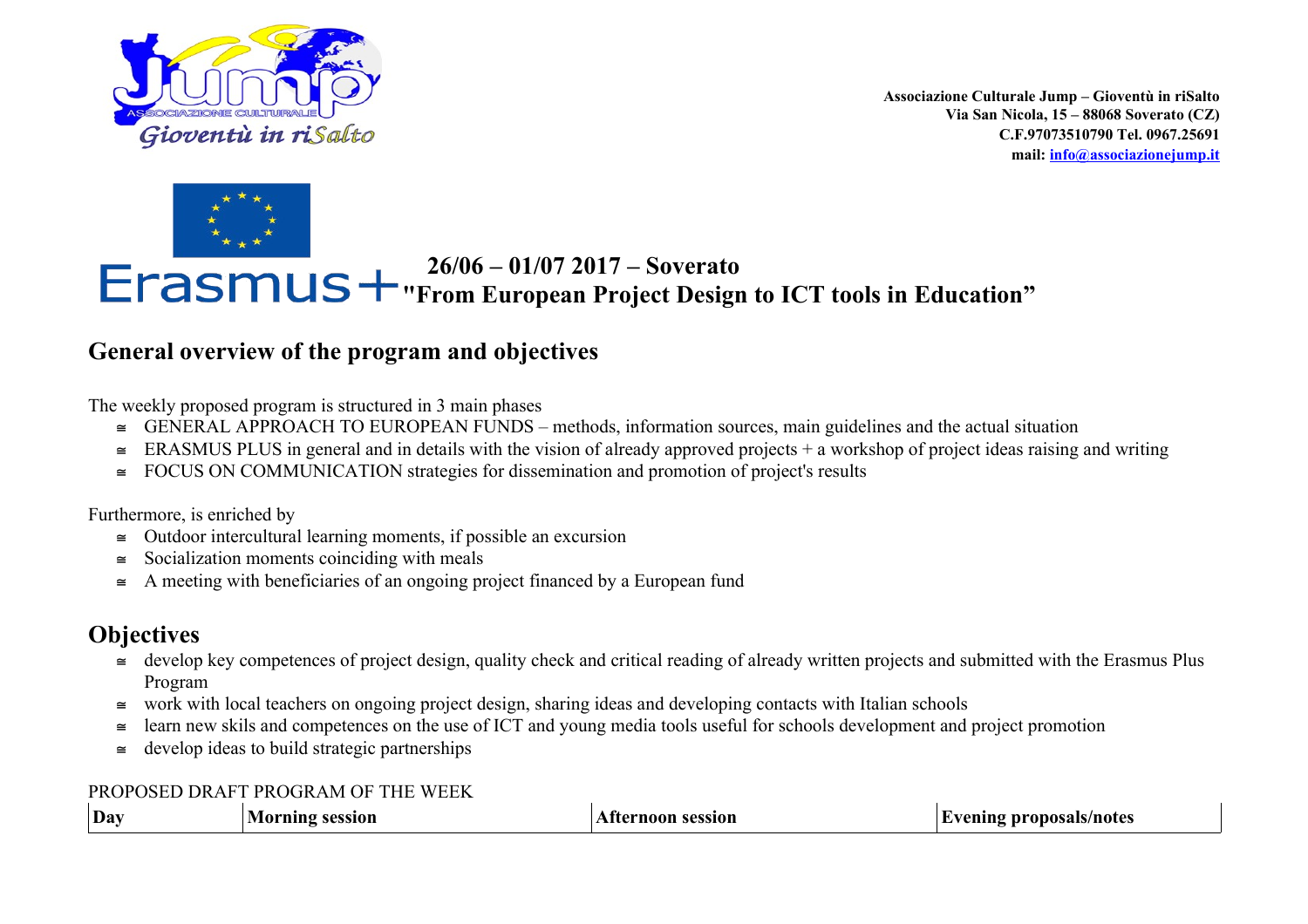| Saturday 24/06 |                                                                                                                                                                                                                                                                                                                                                                                                                                                                                                                                                                                                   |                                                                                                                                                                                   | Rositsa Dimova ARRIVAL TIME<br>10:15 PM at Lamezia Airport |
|----------------|---------------------------------------------------------------------------------------------------------------------------------------------------------------------------------------------------------------------------------------------------------------------------------------------------------------------------------------------------------------------------------------------------------------------------------------------------------------------------------------------------------------------------------------------------------------------------------------------------|-----------------------------------------------------------------------------------------------------------------------------------------------------------------------------------|------------------------------------------------------------|
| Sunday 25/06   |                                                                                                                                                                                                                                                                                                                                                                                                                                                                                                                                                                                                   | Urszula Kierczak ARRIVAL TIME 1:25 pm   Arrival day<br>at Lamezia airport                                                                                                         |                                                            |
| Monday 26/06   | Let's start the week!<br>09:00 walk to the city centre and short visit<br>to the city with JUMP team<br>Coming back to the training room<br>$10:00 - 11:00$ Session conducted by Diana<br>Takácsová and Andra Hututui on<br>Icebreaking and energizers. Non Formal<br>tools to make your lesson more dinamic and<br>interactive<br>$11:00 - 13:00$ "European Project Design and<br>Management - following EPDM with<br>Erasmus Plus"<br>Titti Romio story telling on a fresh<br>experience with a KA1 project in Romania<br>"Non formal education for youth<br>involvement".<br>13:00 Lunch break | $16:00 - 18:00$<br>Continuation of the theoretical session<br>"European Project Design and Management<br>- following EPDM with Erasmus Plus"<br>Walk on the promenade in Soverato | To be fulfilled before the meeting                         |
| Tuesday 27/06  | $10:00 - 13:00$<br>Session on communication conducted by<br>Diana Takácsová and Andra Hututui<br>"Tools and tricks to improve the<br>communication of your activities and<br>projects. The power of ICT today"                                                                                                                                                                                                                                                                                                                                                                                    | $17:00 - 19:00$<br>Workshop<br>Participants put in practice what learnt in the<br>morning, assisted by trainers.<br>Developing communication tools                                | To be fulfilled afterwards                                 |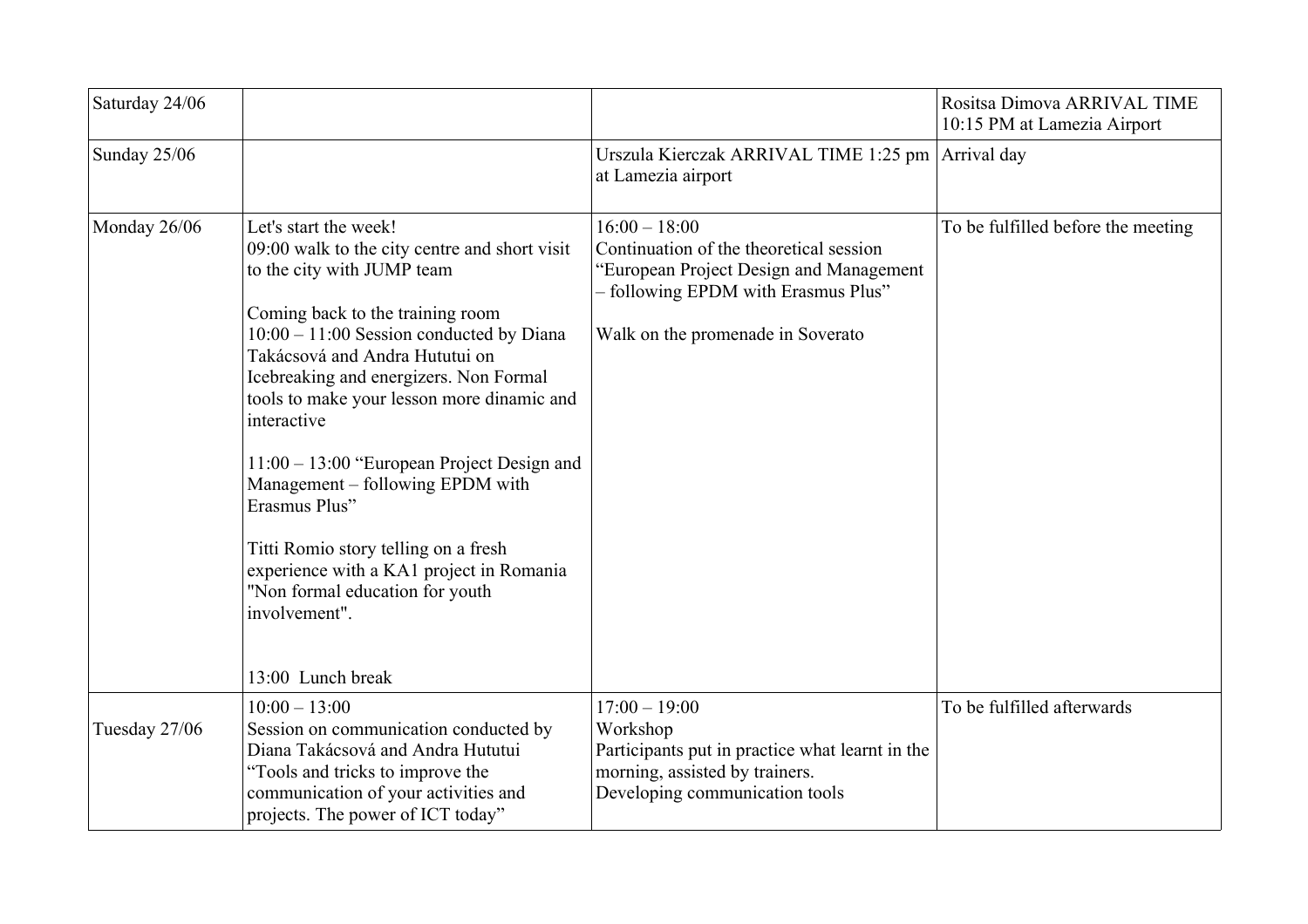|                     | $13:00 - 15:00$ Lunch break                                                                                                                                                                                                                                                                                                                                                      |                                                                                                                                                                                                                                                                                                                                                                |                                            |
|---------------------|----------------------------------------------------------------------------------------------------------------------------------------------------------------------------------------------------------------------------------------------------------------------------------------------------------------------------------------------------------------------------------|----------------------------------------------------------------------------------------------------------------------------------------------------------------------------------------------------------------------------------------------------------------------------------------------------------------------------------------------------------------|--------------------------------------------|
| Wednesday 28/06     | 8:30 Ready at the $B&B - day$ just for<br>international participants<br>Moving to Corigliano Calabro and<br>Trebisacce to meet local teachers involved in<br>Erasmus Plus projects<br>Visit of the school district in Corigliano<br>marina<br>Sharing experiences of past Comenius and<br>new Strategic partnerships with Erasmus<br>Plus with teachers of IC Corigliano Calabro | Visit to the surrounding of Corigliano<br>Calabro – beach places and the center<br>Moving to Trebisacce<br>Continuation of the meetings with teachers<br>working on behalf of Erasmus Plus<br>Meeting with the responsible of the project<br>1) "Inclusion. Together we make a<br>difference" KA2019, on bahalf of the "Liceo<br>Scientifico "Galileo Galilei" | To be fulfilled afterwards                 |
| Thursday 29/06      | $9:30 - 13:00$<br>Erasmus Plus - the general overview and<br>entering in details. The KA2<br>$13:00 - 15:00$ Lunch break                                                                                                                                                                                                                                                         | $16:30 - 18:30$<br>Working outdoor on Erasmus Plus ideas and<br>aims definition                                                                                                                                                                                                                                                                                | To be fulfilled afterwards                 |
| Friday 30/06        | $10:00 - 13:00$<br>Let's get more concrete: ideas and feasibility<br>on the table. Working directly on KA2<br>eforms and the budget                                                                                                                                                                                                                                              | $14:00 - 16:00$<br>Continuation of the activity and sharing first<br>results                                                                                                                                                                                                                                                                                   | To be fulfilled afterwards                 |
| Saturday 01/07      | $10:00 - 12:00$<br>Final evaluation of the week (just for<br>international participants)                                                                                                                                                                                                                                                                                         | Free time                                                                                                                                                                                                                                                                                                                                                      | To be fulfilled afterwards                 |
| <b>Sunday 02/07</b> | Departure of Mrs Urszula Kierczak at 7:00<br>from Soverato (flight at 8:40 AM)                                                                                                                                                                                                                                                                                                   | Departure of international participants                                                                                                                                                                                                                                                                                                                        | Departure of international<br>participants |
| Monday 03/07        | Departure of Mrs Rositsa Dimova at 9:00                                                                                                                                                                                                                                                                                                                                          | Departure of international participants                                                                                                                                                                                                                                                                                                                        | Departure of international                 |